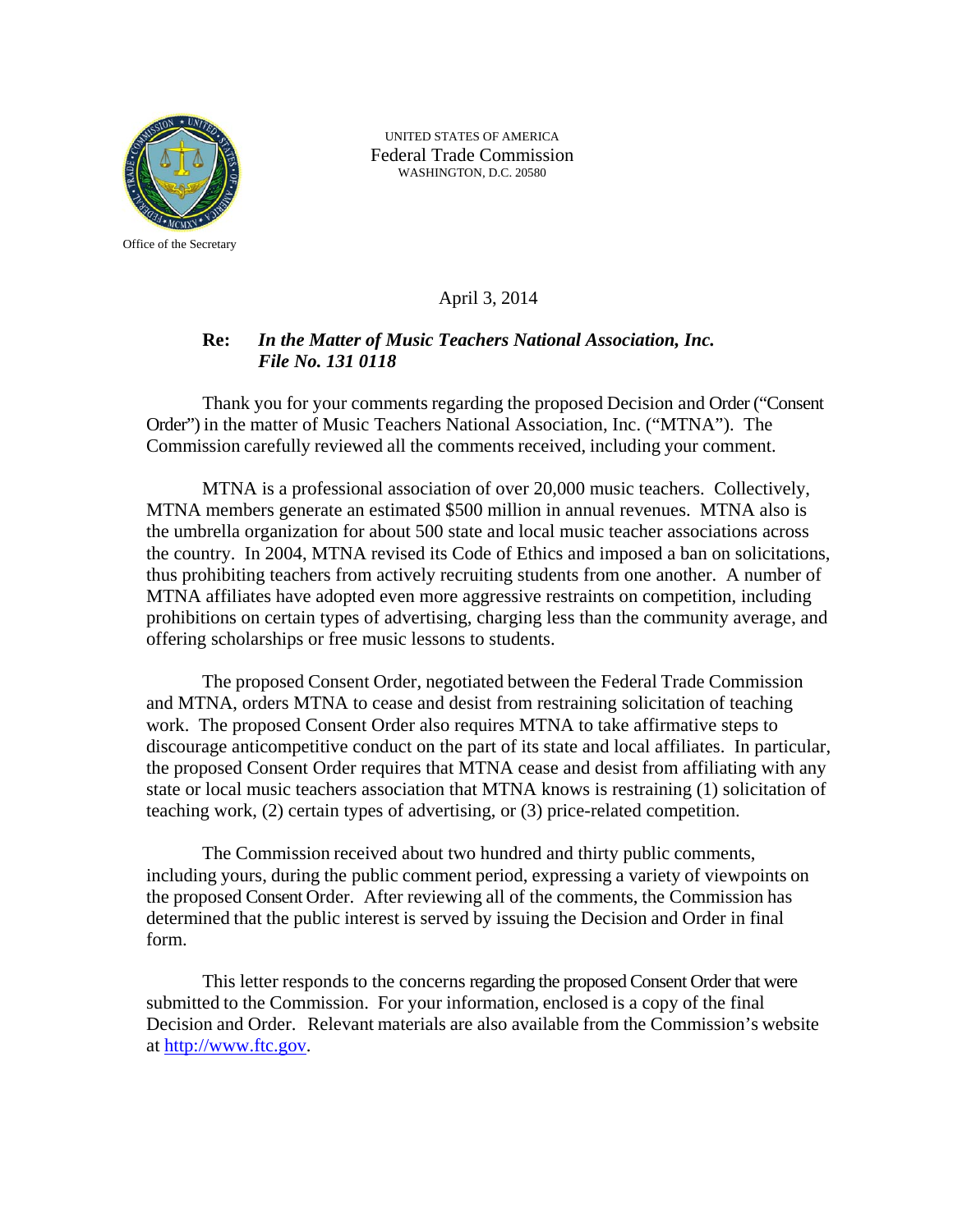Professional associations like MTNA typically serve many important and procompetitive functions, including adopting rules governing the conduct of their members that benefit competition and consumers. However, most trade organizations are by their nature collaborations among competitors. As a result, the Commission and courts have long been concerned with anticompetitive restraints imposed by such organizations under the guise of codes of ethical conduct. For a professional association to prohibit honest competition as "unethical" behavior is particularly problematic. As the United States Supreme Court has recognized, association members can be "expected to comply in order to assure that they [do] not discredit themselves by departing from professional norms."

Several commenters asserted that other professions, including doctors and lawyers, have restraints similar to MTNA's non-solicitation provision. Actually, for decades, the Commission has investigated and issued orders against professional associations that, like MTNA, impede members from soliciting customers. The Commission issued an order in 1979 against the American Medical Association ("AMA") that required AMA to cease and desist from restraining solicitation by doctors through its Principles of Medical Ethics.<sup>2</sup> The Commission and courts have also taken action against associations of psychologists, arbitrators, social workers, architects, certified public accountants, and community association professionals for including provisions in their ethical codes similar to MTNA's non-solicitation provision.<sup>3</sup> The Commission also has issued orders against professional associations – including associations of engineers, conservators of historic and artistic works, and store planners– requiring them to eliminate restraints on advertising and price competition.<sup>4</sup> In sum, MTNA is required to comply with the very same competition principles the Commission applies to all professional associations. If there are professional associations that still have anticompetitive restraints, including restraints similar to MTNA's non-solicitation provision, we invite members of the public to inform the Commission of such matters, including by submitting any available evidence. Complaints can be submitted by going to the FTC website at www.ftc.gov/faq/competition/reportantitrust-violation.

Several commenters claimed that the MTNA Code of Ethics is unenforceable and that it is only voluntary or aspirational. However, when MTNA added the non-solicitation provision at issue here to the Code in 2004, it also adopted a process for enforcement. As described by MTNA in its official journal *American Music Teacher*, MTNA established an

*Social Workers,* 116 F.T.C. 140 (1993) (restraints on solicitation and advertising)*; Am. Psychological Ass'n,* 115 F.T.C. 993 (1992) (same); *In re The Community Associations Institute*, 1993 FTC LEXIS 374 (1993) (restraints on solicitation); *In re Rhode Island Board Of Accountancy*, 107 F.T.C. 293 (1986) (restraints on solicitation and price competition); s*ee also Mardirosian v. American Institute of Architects*, 474 F. Supp. 628, 647 (D.D.C. 1979) (nonsolicitation clause in a professional services association's code of ethics "had the purpose and necessary effect of suppressing competition"). Solicitation by lawyers generally is regulated by the States acting as sovereigns, and not by a private professional association. *Ohralik v. Ohio State Bar Ass'n*, 436 U.S. 447, 449 (U.S. 1978) ("the State -- or the Bar acting with state authorization -- constitutionally may discipline a lawyer for soliciting clients in person, for pecuniary gain, under circumstances likely to pose dangers that the State has a right to prevent"). When a State acting  $4$  Inst. of Store Planners, 135 F.T.C. 793 (2003) (restraints on price competition); Am. Inst. For Conservation of

*Historic & Artistic Works*, 134 F.T.C. 606 (2002) (restraints on price competition); *Nat'l Soc'y of Prof'l Eng'rs,* 116 F.T.C. 787 (1993) (restraints on advertising).

 $^{1}$ Goldfarb v. Va. State Bar, 421 U.S. 773, 791 n.21 (1975).

*Goldfarb v. Va. State Bar*, 421 U.S. 773, 791 n.21 (1975). 2 *American Medical Association*, 1979 FTC LEXIS 182 (1979), *enforced as modified*, 638 F.2d 443 (2d Cir. 1980), *aff'd by an equally divided Court*, 455 U.S. 676 (1982). 3 *In re National Academy of Arbitrators*, 135 F.T.C. 1 (2003) (restraints on solicitation and advertising); *Nat'l Ass'n of*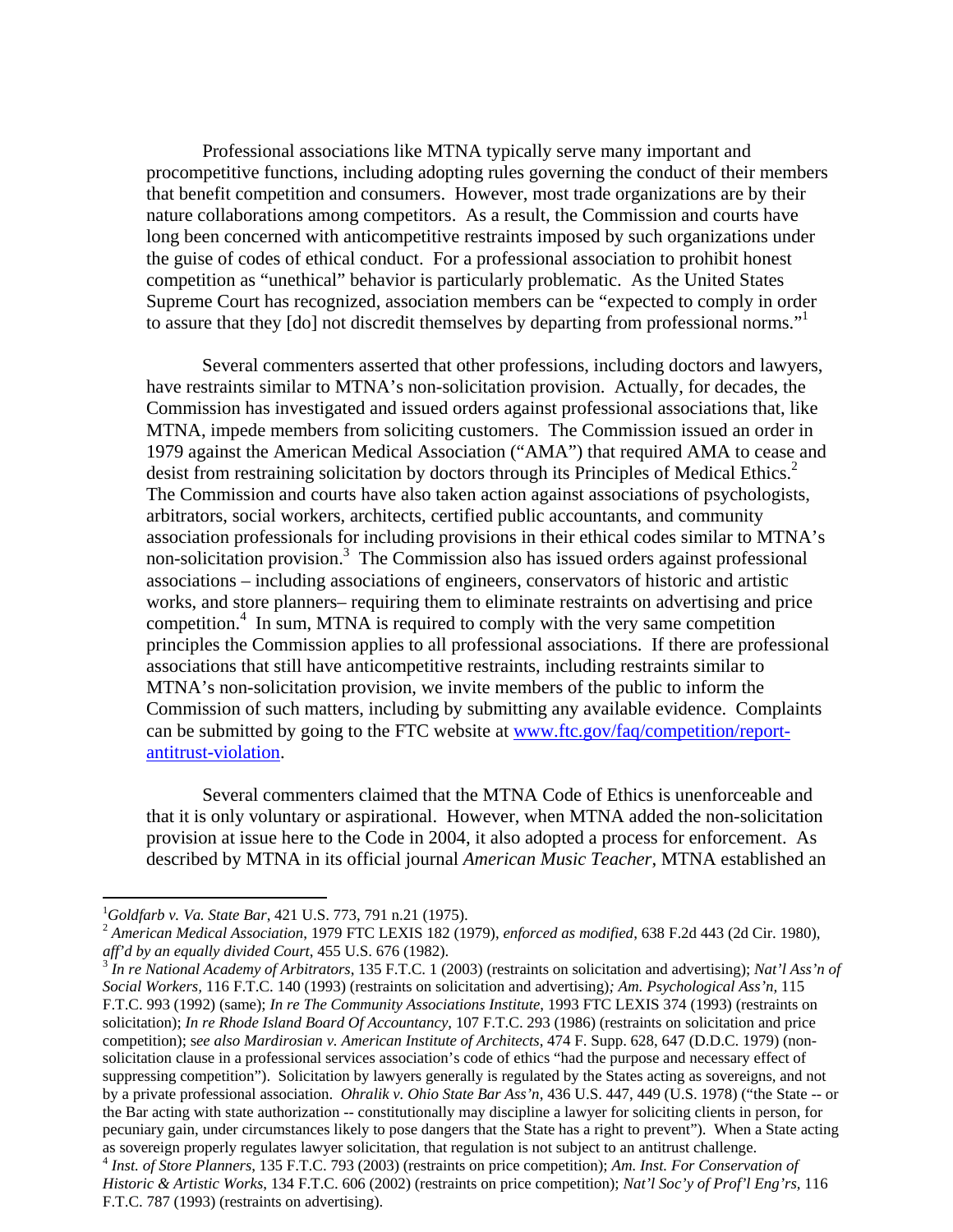Ethical Concerns Committee to deal with alleged violations of the Code.<sup>5</sup> The enforcement process provides that if the involved parties cannot resolve their ethical issues, then the Executive Director and the Ethical Concerns Committee may assist in their resolution. They may also refer grievous cases to the MTNA Board of Directors. After following certain procedures, "[t]he Board may exonerate the member, determine that certain conditions should be met in order to maintain MTNA membership, or terminate membership according to the MTNA Bylaws."<sup>6</sup>

Several commenters expressed concern that removing the non-solicitation provision from MTNA's Code of Ethics would allow judges to solicit students during music competitions. The proposed Consent Order, however, does not prohibit MTNA and its affiliates from adopting and enforcing reasonable principles, rules, guidelines, or policies governing the conduct of judges during music competitions sponsored or held by MTNA or any affiliate. $<sup>7</sup>$ </sup>

Several commenters argued that the Commission does not have authority or jurisdiction over MTNA because MTNA is a non-profit association. It is well established that the Commission has jurisdiction over non-profit organizations that confer, or are organized for the purpose of conferring, economic benefits to their for-profit members.<sup>8</sup> MTNA is such an organization.

 Several commenters stated that the MTNA non-solicitation provision does not cause competitive harm because students are free to transfer to another music teacher when they desire, and because there are other ways to attract students, including by advertising. The existence of some unrestricted methods of competition does not justify or excuse unreasonable restrictions on other forms of competition. Solicitation of clients is an important avenue of competition because it provides an opportunity for service providers to let potential clients know of the possibility of lower priced or higher quality services.<sup>9</sup>

Several commenters argued that the proposed Consent Order was unnecessary because MTNA removed the non-solicitation provision from its Code of Ethics during the investigation. Discontinuance of an anticompetitive practice in response to an investigation is not a defense, nor does it obviate the need for formal relief. If there were no Order, such action could of course be revived by MTNA. As with all of the Commission's enforcement activity, our goal in this case is to stop the anticompetitive conduct at issue and to ensure that it does not occur in the future.

<sup>&</sup>lt;sup>5</sup> Gary L. Ingle, *Code of Ethics*, AMERICAN MUSIC TEACHER June/July 2004 at 2, 99.

MTNA's Ethical Concerns at C.4 (attached as Appendix A). MTNA posted this procedure on its web site, but removed it during this investigation.

 $<sup>7</sup>$  Proposed Consent Order II.B ("nothing in this Paragraph II shall prohibit Respondent from adopting and enforcing,</sup> or accepting as an Affiliate or maintaining an affiliate relationship with any Affiliate that adopts and enforces, reasonable principles, rules, guidelines, or policies governing . . . (ii) the conduct of judges during music competitions sponsored or held by Respondent or any Affiliate").<br><sup>8</sup> Cal. Dental Ass'n v. FTC, 526 U.S. 756, 767 n.6 (1999).<br><sup>9</sup> Edenfield v. Fane, 507 U.S. 761, 766 (1993) ("Solicitation also enables the seller to direct his proposals

consumers who he has a reason to believe would be most interested in what he has to sell. For the buyer, it provides an opportunity to explore in detail the way in which a particular product or service compares to its alternatives in the market. In particular, with respect to nonstandard products like … professional services … these benefits are significant.").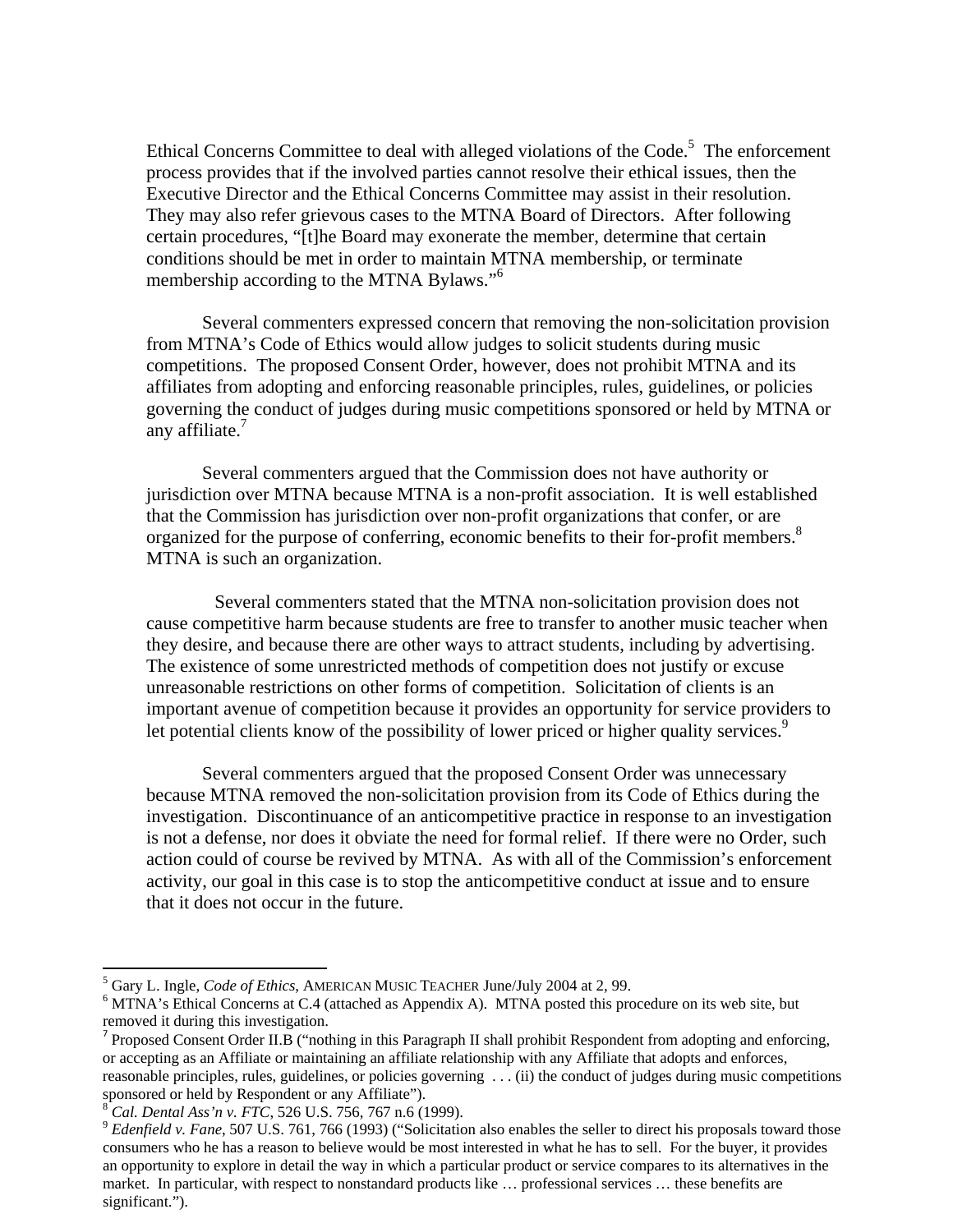Several commenters (including MTNA members) indicated that they would continue their practice of not soliciting students from competing studios; several commenters expressed the opinion that soliciting students from other studios is unethical, unprofessional, inconvenient or inappropriate. The proposed Consent Order requires that MTNA cease and desist from restraining solicitation of teaching work. The proposed Consent Order does not require or obligate music teachers to solicit students from other studios. Individuals are free independently to decide how to conduct their music teaching business, including deciding whether or not to solicit students from other studios. However, music teachers may not agree to refrain from this type of competition. Similarly, several commenters raised concerns that the proposed Consent Order regulates music teachers. The proposed Consent Order applies to MTNA only. The proposed Consent Order does not regulate the business practices of individual music teachers.

It assists the Commission's analysis to hear from a variety of sources in its work on antitrust and consumer protection issues, and we appreciate your interest in this matter.

By the Commission.

Donald S. Clark Secretary